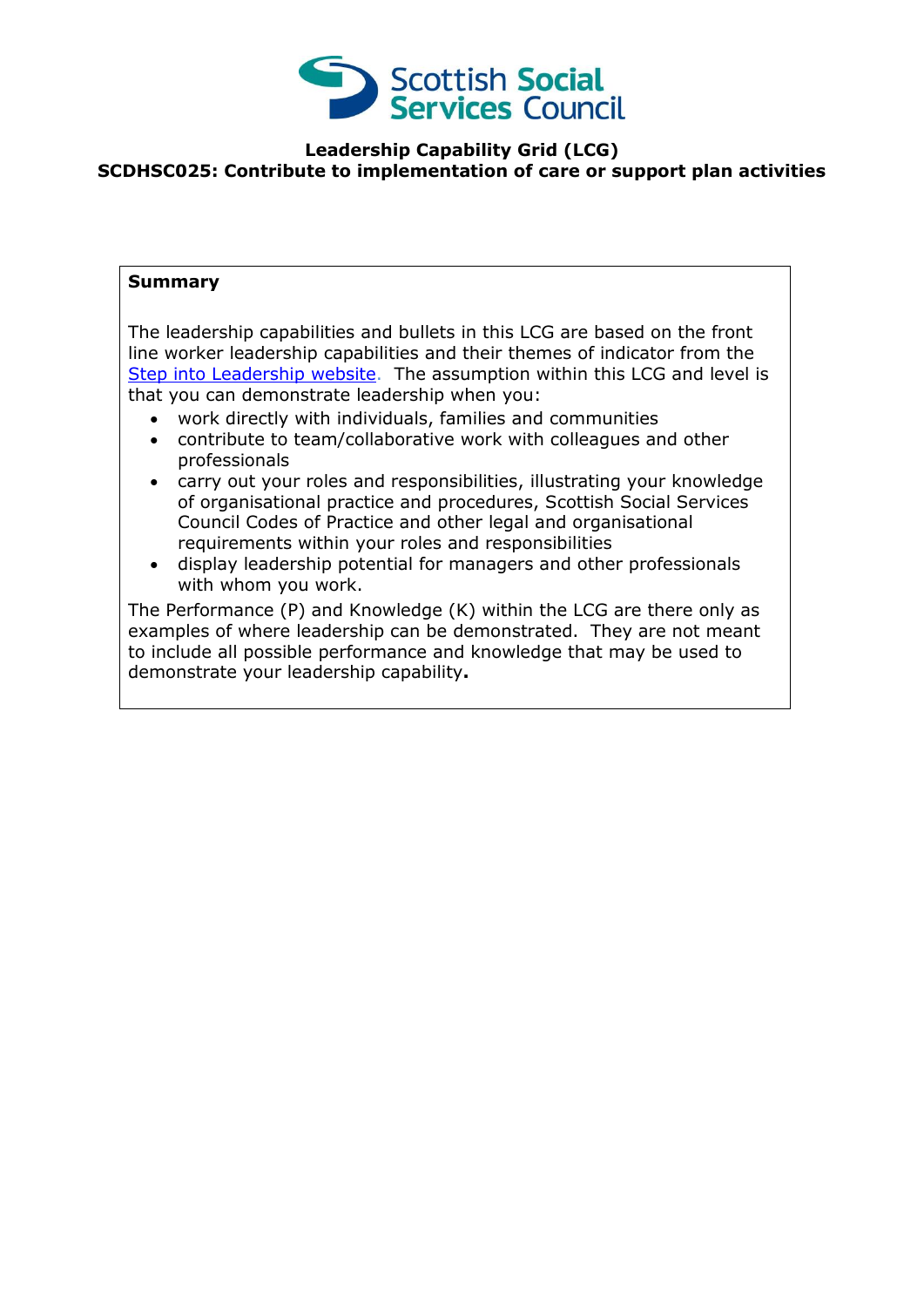

### **Leadership Capability Grid (LCG) SCDHSC025: Contribute to implementation of care or support plan activities**

| Leadership<br>capabilities         | When contributing to the implementation of care or support plan<br>activities you can demonstrate leadership capabilities by:                                                                                                                                                                                                                                                                                                                                                                                                                                                                                                                                                                                                                                                                                                                                                                                                                                                                                                                                                                                                                  |
|------------------------------------|------------------------------------------------------------------------------------------------------------------------------------------------------------------------------------------------------------------------------------------------------------------------------------------------------------------------------------------------------------------------------------------------------------------------------------------------------------------------------------------------------------------------------------------------------------------------------------------------------------------------------------------------------------------------------------------------------------------------------------------------------------------------------------------------------------------------------------------------------------------------------------------------------------------------------------------------------------------------------------------------------------------------------------------------------------------------------------------------------------------------------------------------|
| <b>Vision</b>                      | Providing a vision for individuals, families, communities, colleagues and<br>your organisation when you:<br>• See how best to make a difference when actively preparing,<br>undertaking and reviewing activities, supporting individuals ( $P3,4,6$ ,<br>8,10,11,20,22; K1-7,14,15), accessing and using related information<br>$(P1,2)$ , using observation and feedback $(P9,10)$ , seeking advice<br>(P19)<br>• Communicate and promote ownership of the vision when working<br>with individual (P3,4,6,8,10,11,20,22; K1-5,14,15), working with<br>others (P17-20; K10,11) and recording and reporting (P13,16; K)<br>• Promote social service values when working with individuals ( $P3,4,6$ ,<br>8,10,11,20,22; K1-7,14,15), observing and evaluating (P7,9,12),<br>working with others ( $P17-20$ ; K10,11) and when recording and<br>reporting $(P13,16)$<br>• See the bigger picture when demonstrating knowledge and practice of<br>organisational, local and national policies and procedures (K1-7,14,<br>15) reviewing and evaluating activities (P8-12) and identifying and<br>implementing change to activities (P17,18,20-22) |
| Self-<br>leadership                | Displaying self leadership when you:<br>• Demonstrate and adapt leadership when supporting individuals<br>prepare for and undertake the activities ( $P3-6$ ; K1-7), reviewing<br>activities ( $P8-12,15,17$ ) and overcoming barriers ( $P18,19$ )<br>• Improve own leadership by seeking advice ( $P19$ ; K)<br>• Take intelligent risks when supporting individuals to prepare for $(P3,$<br>4; $K1-7,14,15$ ) and carry out the activity (P5,6; $K8,9$ ) and when<br>reviewing the effectiveness including changes needed (P8-12,15,17,<br>20-22; $K$ )<br>• Demonstrate and promote resilience when adapting practice and<br>overcoming barriers (P8-12,15,17-22; K1-5,10-12)<br>• Challenge discrimination and oppression $(K1-5)$                                                                                                                                                                                                                                                                                                                                                                                                       |
| <b>Motivating</b><br>and inspiring | Motivating and inspiring others when you:<br>Inspire people by personal example $(P3,4,8,10,11,17-20,22; K1-5,8,$<br>14,15)<br>Recognise and value the contribution of others $(P3, 4, 6, 8, 10, 11, 17)$ ;<br>K10,11)<br>Support the creation of a learning and performance culture with<br>individuals and others (P8-12,17-20; K1-7)                                                                                                                                                                                                                                                                                                                                                                                                                                                                                                                                                                                                                                                                                                                                                                                                        |